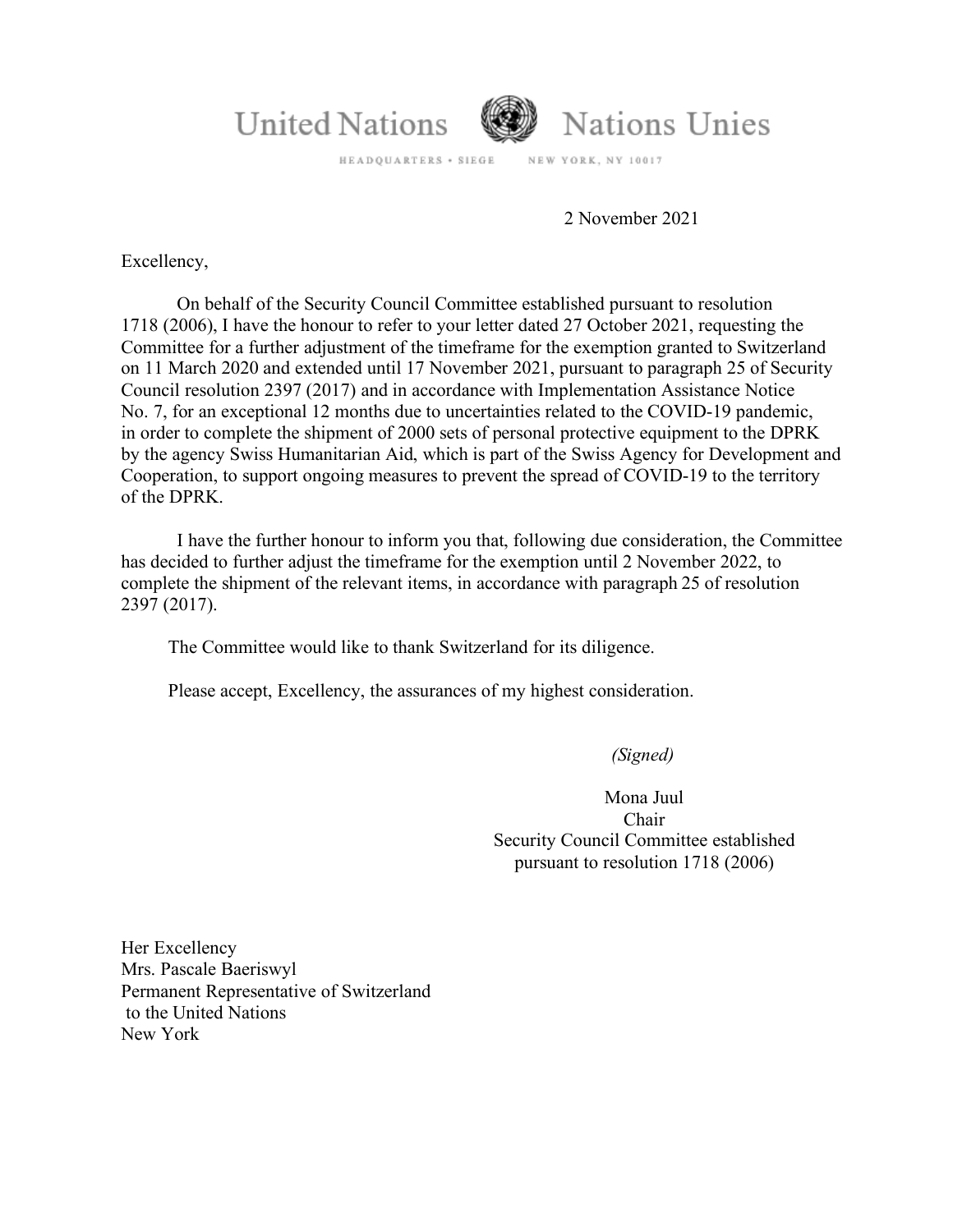| Personal Protective Equipment (PPE) Kit - 2000 Kits (Quantities per kit) |                                                                                                                                                                                                                                                                                                                                                                                 |                      |                |                |
|--------------------------------------------------------------------------|---------------------------------------------------------------------------------------------------------------------------------------------------------------------------------------------------------------------------------------------------------------------------------------------------------------------------------------------------------------------------------|----------------------|----------------|----------------|
|                                                                          |                                                                                                                                                                                                                                                                                                                                                                                 | Price (CHF)          |                |                |
| Item                                                                     | <b>Specification</b>                                                                                                                                                                                                                                                                                                                                                            | <b>Quantity Unit</b> |                | <b>Total</b>   |
| <b>Protective Mask</b>                                                   | N95                                                                                                                                                                                                                                                                                                                                                                             | 1                    | 3              | 3              |
| Alcohol-based hand Rub                                                   | solution, 100ml, bottle                                                                                                                                                                                                                                                                                                                                                         | 1                    | $\overline{2}$ | $\overline{2}$ |
| Gown                                                                     | Single use, fluid resistant, disposable, length mid-<br>calf to cover the top of the boots, light colours<br>preferable to better detect possible contamination,<br>thumb/finger loops or elastic cuff to anchor sleeves<br>in place. Size L                                                                                                                                    | 1                    | 3              | 3              |
| Mask, Surgical                                                           | Medical/surgical mask, high fluid resistance, good<br>breathability, internal and external faces should be<br>clearly identified, structured design that does not<br>collapse against the mouth (e.g. duckbill, cup<br>shaped)                                                                                                                                                  | 1                    | 0.95           | 0.95           |
| <b>Face Shield</b>                                                       | Made of clear plastic and provides good visibility to<br>both the wearer and the patient,<br>Adjustable band to attach firmly around the head<br>and fit snuggly against the forehead,<br>Fog resistant (preferable), Completely cover the<br>sides and length of the face, May be<br>re-usable (made of robust material which can be<br>cleaned and disinfected) or disposable | 1                    | $\mathbf{1}$   | $\mathbf{1}$   |
| Goggles, plastic, with<br>rubber string, eyes<br>protection              | Polycarbonate, long lasting, scratch resistant.<br>Front and side protection.<br>Length and angle of branches adjustable                                                                                                                                                                                                                                                        | 1                    | 6              | 6              |
| General purpose cleaning<br>gloves, rubber, in pair                      | first grade 100% natural rubber<br>non toxic<br>large $(L)$<br>length: 300-330mm<br>weight: From 60g to 100g for a pair                                                                                                                                                                                                                                                         | 1                    | $\overline{2}$ | $\overline{2}$ |

## **17.95 x 2000 sets = grand total value CHF 35'000**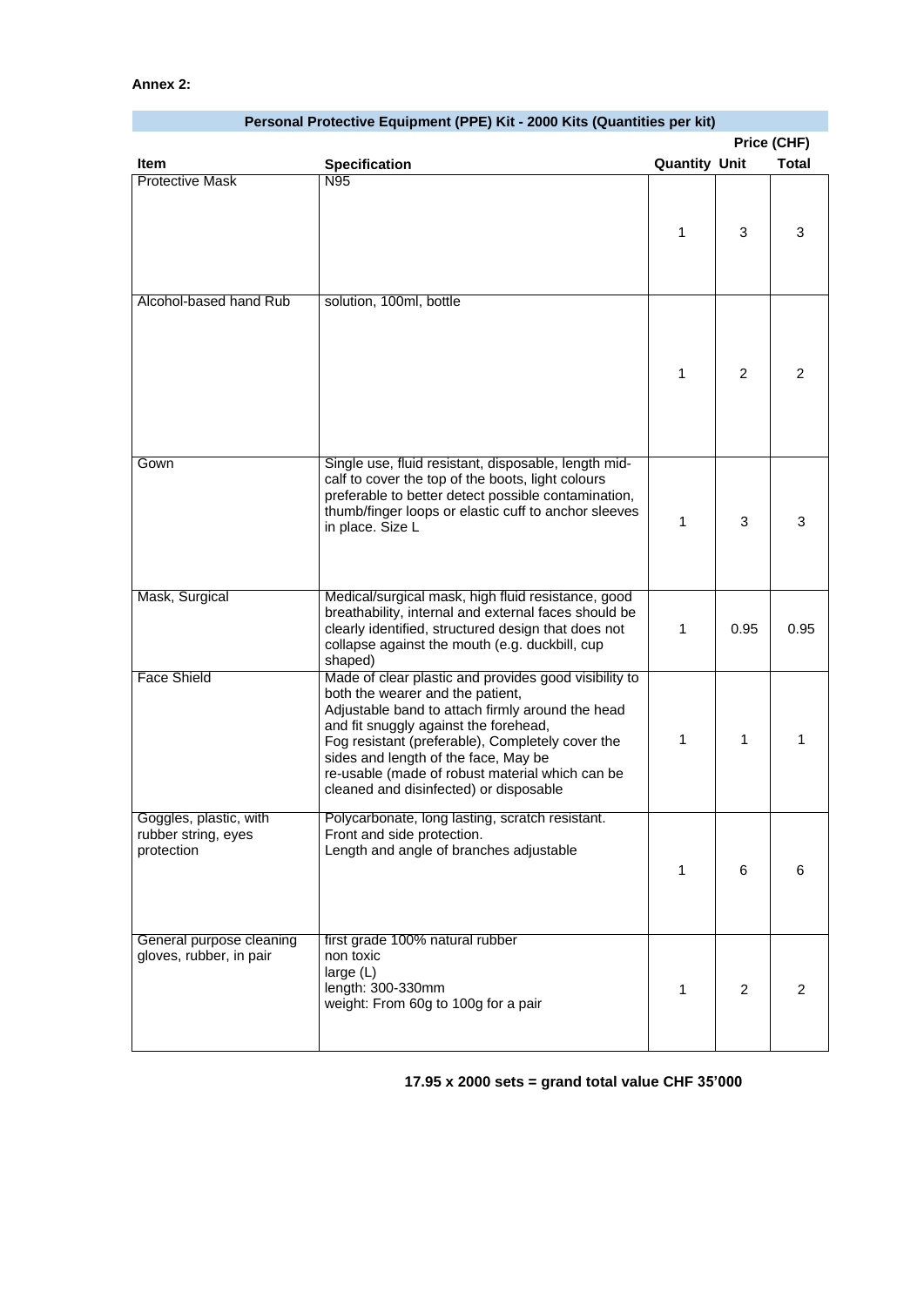**UNITED NATIONS NATIONS UNIES**



POSTAL ADDRESS - ADRESSE POSTALE: UNITED NATIONS, N.Y. 10017 CABLE ADDRESS - ADRESSE TELEGRAPHIQUE: UNATIONS NEWYORK

17 May 2021

Excellency,

On behalf of the Security Council Committee established pursuant to resolution 1718 (2006), I have the honour to refer to your letter dated 10 May 2021, requesting the Committee for a further adjustment of the timeframe for the exemption granted to Switzerland on 11 March 2020 and extended until 11 March 2021, pursuant to paragraph 25 of Security Council resolution 2397 (2017) and in accordance with Implementation Assistance Notice No. 7, for an additional six months due to the challenges related to pandemic-related border closures, to complete the shipment of 2000 sets of personal protective equipment to the DPRK by the agency Swiss Humanitarian Aid, which is part of the Swiss Agency for Development and Cooperation, to support ongoing measures to prevent the spread of COVID-19 to the territory of the DPRK.

I have the further honour to inform you that, following due consideration, the Committee has decided to adjust the timeframe for the exemption until 17 November 2021, to complete the procurement and shipment of the relevant items outlined in the abovementioned letter, in accordance with paragraph 25 of resolution 2397 (2017).

The Committee would like to thank Switzerland for its diligence.

*(Signed)* 

Mona Juul Chair Security Council Committee established pursuant to resolution 1718 (2006)

Her Excellency Mrs. Pascale Baeriswyl Permanent Representative of Switzerland to the United Nations New York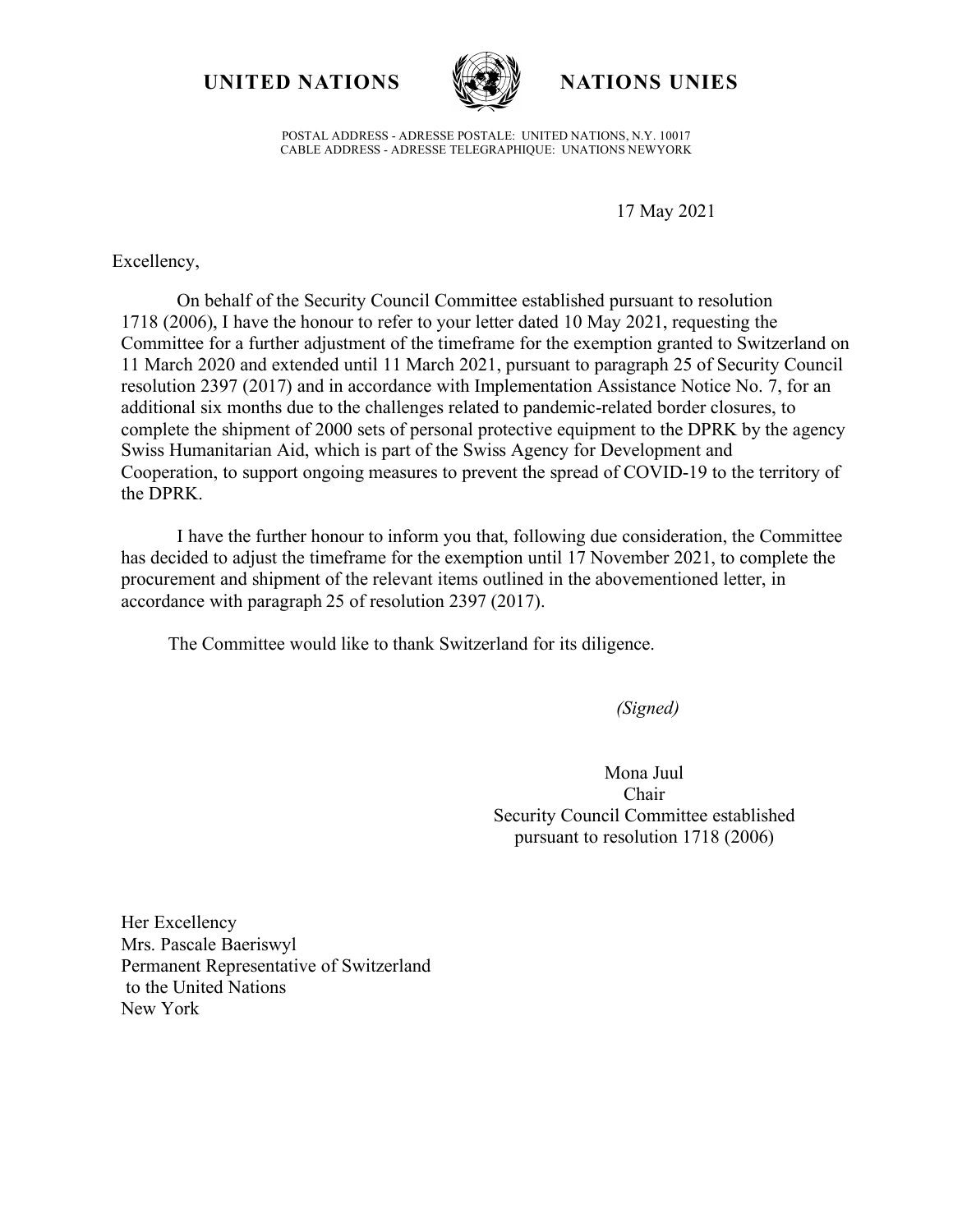**UNITED NATIONS** 



**NATIONS UNIES** 

POSTAL ADDRESS - ADRESSE POSTALE: UNITED NATIONS, N.Y. 10017 CABLE ADDRESS - ADRESSE TELEGRAPHIOUE: UNATIONS NEWYORK

12 March 2020

Excellency,

On behalf of the Security Council Committee established pursuant to resolution 1718 (2006), I have the honour to refer to your letter dated 5 March 2020, requesting the Committee for an exemption pursuant to paragraph 25 of resolution 2397 (2017), in accordance with Implementation Assistance Notice No. 7, to engage in humanitarian activities in the DPRK, in particular for the shipment of disinfection kits for 30 hospitals and 2000 sets of personal protective equipment to the DPRK by the agency Swiss Humanitarian Aid, which is part of the Swiss Agency for Development and Cooperation, to support ongoing measures to prevent the spread of COVID-19 to the territory of the DPRK.

I have the further honour to inform you that, following due consideration, the Committee has decided to approve the requested exemption in the abovementioned letter, in accordance with paragraph 25 of Security Council resolution 2397 (2017), to transfer the items and services outlined in the letter within the next six months, which is enclosed in this letter as an attachment. The items are requested to be shipped once together or in a consolidated manner, with a view to increasing efficiency of shipping and custom clearance.

The Committee reiterates that the sanctions measures imposed by the Security Council through its resolutions with respect to the DPRK are not intended to bear a negative impact on the people of the DPRK, and the note verbale it issued to all Member States, as well as its press release SC/13113 of 8 December 2017, offer clarifications as regards humanitarian aid to the DPRK. The note verbale further recalls that each Member State must fully implement relevant Security Council measures, while keeping in mind the need to clarify to public and private sector entities in their jurisdiction that, while properly implementing United Nations sanctions, humanitarian activities should not be unduly restricted.

The Committee further supports and approves Switzerland engaging in necessary business and financial transactions only for the purchase of goods and services exempted by the Committee and found in the attachment without prejudice to the relevant commercial decisions.

His Excellency Mr. Jürg Lauber Permanent Representative of Switzerland to the United Nations New York